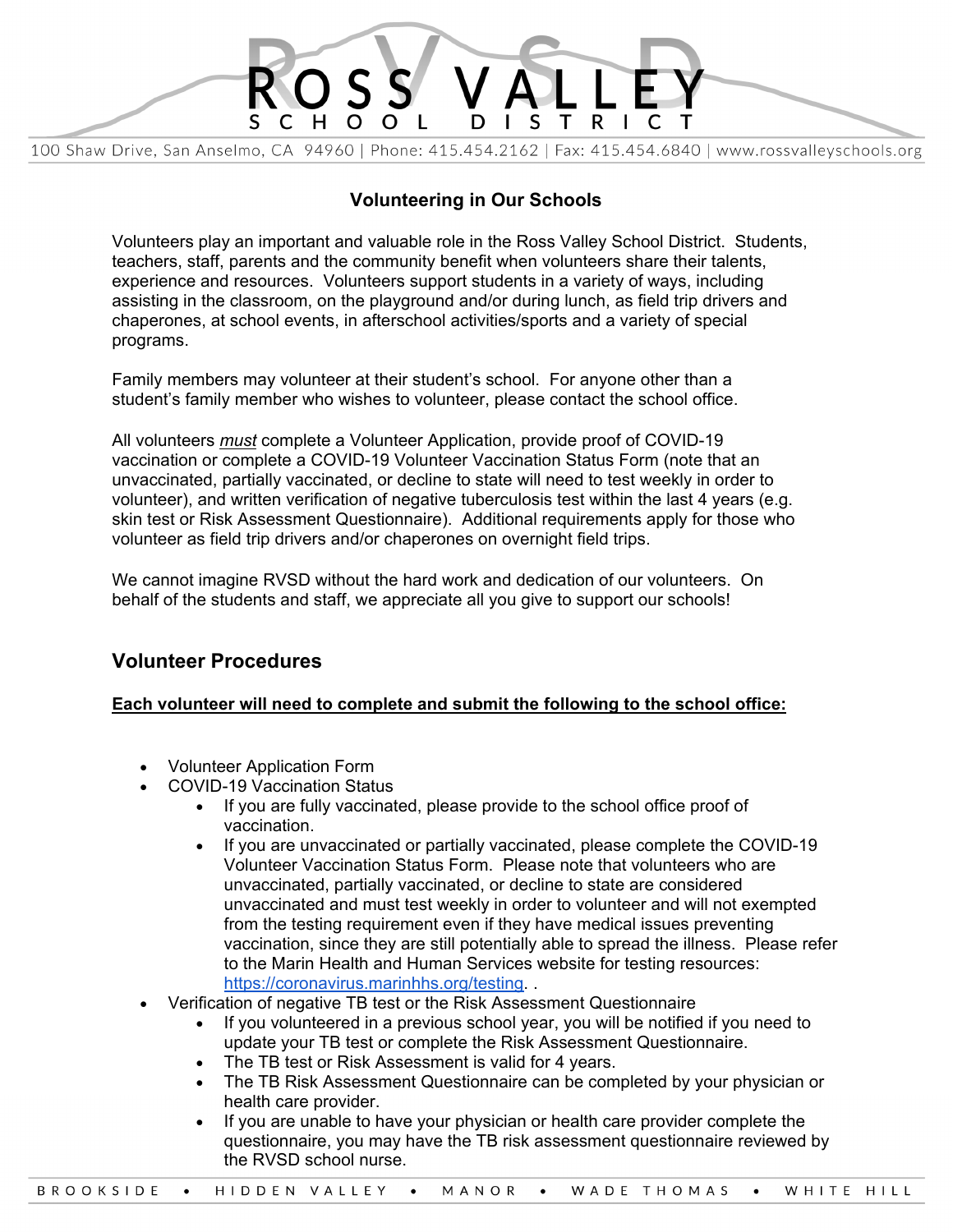#### **For the following types of volunteering, additional forms are required as listed below:**

#### **Field Trip Driver**

If you will be volunteering to drive on a field trip, in addition to the volunteer application and verification of a negative TB test, please complete and submit the following:

- An "Educational Field Trip Driver Form" must be submitted annually and/or whenever information changes during the school year.
- A copy of your automobile insurance policy declaration page/coverage
	- The declaration page must include the name of the insured driver, make(s) and model(s) of vehicle(s), coverage limits, and the expiration date. The required insurance limits are: Bodily Injury - \$100,000/\$300,000 and Property Damage - \$25,000.
- *Even if you are only transporting your own student(s), we must still have your completed "Educational Field Trip Driver Form" and copy of your automobile insurance policy declaration on file.*

#### **Overnight Field Trip Chaperone**

If you are interested in volunteering to chaperone on an overnight field trip, in addition to the volunteer application and verification of a negative TB test, the following is required:

- Fingerprint Clearance through the Department of Justice (DOJ) and Federal Bureau of Investigation (FBI). Once notified that you have been selected to be a chaperone by your classroom teacher, contact Lynn Merrion, District Office at (415) 454-4062 ext.130 or Imerrion@rossvalleyschools.org, to obtain the "Live Scan Form" which must be taken to your fingerprint appointment. There are two locations where you may complete Live Scan fingerprinting, and the Ross Valley School District will be billed for the cost of your Live Scan report.
- Until your fingerprints have been cleared you may not chaperone, please allow up to 60 days after fingerprinting for RVSD Human Resource Department to receive the report from the DOJ/FBI.
- Fingerprint clearance is valid for 10 years. *NOTE: Please be aware that once your fingerprints are on file, the DOJ and FBI will release any past and/or current arrest information to the Ross Valley School District. Additionally, RVSD Human Resource Department will be provided "Subsequent Notification" of any arrests and convictions that may occur in the future.*

Thank you for your willingness to volunteer for our students! If you have any questions, contact your child/ren's school or Teresa Machado, Executive Assistant to the Board, CBO and Superintendent, at (415) 451-4060 or tmachado@rossvalleyschools.org.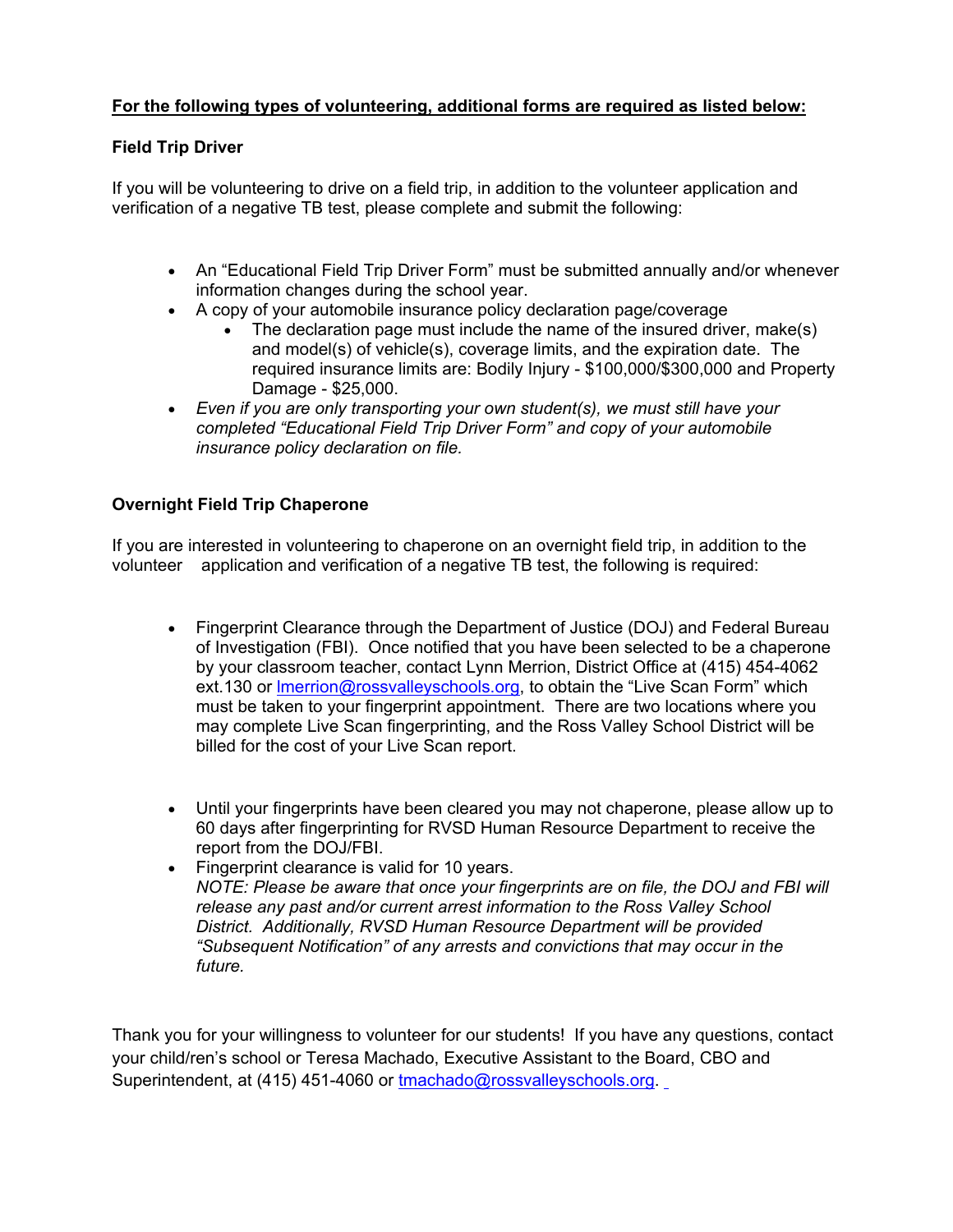

# **RVSD Volunteer Application**

This application must be completed if you wish to be a Volunteer**,** be a Field Trip Driver**,** and/or be an Overnight Field Trip Chaperone. Although due to COVID-19, day and overnight field trips are not being scheduled, if you are interested in being a field trip driver and/or being an overnight field trip

chaperone, please check each box below for the kind of volunteering you are interested in and refer to the Volunteer Information cover sheet as to the forms and documentation that are required.

**□ Volunteer**: Volunteer Application, TB Risk Assessment Form, proof of COVID-19 vaccination or completed COVID-19 Vaccination Status Form.

**□ Field Trip Driver**: Volunteer Application, TB Risk Assessment Form, proof of COVID-19 vaccination or completed COVID-19 Vaccination Status Form, Field T rip Driver Form and Proof of Insurance

**□ Overnight Field Trip Chaperone**: Volunteer Application, TB Risk Assessment Form, proof of COVID-19 vaccination or completed COVID-19 Vaccination Status Form, and Fingerprint Clearance

| Name:                                                                                                     |                                                                                                                                                                                                                                                                                                                                           |          |                  |
|-----------------------------------------------------------------------------------------------------------|-------------------------------------------------------------------------------------------------------------------------------------------------------------------------------------------------------------------------------------------------------------------------------------------------------------------------------------------|----------|------------------|
| Last Name                                                                                                 | <b>First Name</b>                                                                                                                                                                                                                                                                                                                         |          | MI               |
| Address: ___                                                                                              |                                                                                                                                                                                                                                                                                                                                           |          |                  |
| Street                                                                                                    | City                                                                                                                                                                                                                                                                                                                                      | Zip Code | Telephone Number |
|                                                                                                           | Student Name: Student Name: Student: Student: Student: Student Student Student Student Student Student: Student                                                                                                                                                                                                                           |          |                  |
|                                                                                                           | Student Name: Student Name: Student: Student: Student: Teacher: Student Name: Student Name: Student Student Student: Student Student Student Student Student Student Student Student Student Student Student Student Student S                                                                                                            |          |                  |
|                                                                                                           | Student Name: Contract Department of Contract Defendent Manuscription (Contract Defendent Operationship to Student: Contract Defendent: Contract Defendent Operationship to Student: Contract Defendent: Contract Defendent Op                                                                                                            |          |                  |
|                                                                                                           | Volunteer Conditions and Confidentiality (please read and initial)                                                                                                                                                                                                                                                                        |          |                  |
| If yes, please explain:                                                                                   | Have you ever been convicted of a crime other than a minor traffic violation? $\Box$ Yes $\Box$ No                                                                                                                                                                                                                                        |          |                  |
| directly or indirectly regarding pupils/parents/staff.<br>and/or involved in any illegal activity         | All student information should be treated confidentially. I am required to maintain confidential all information that I may obtain<br>Any information learned from a student should be held in strict confidence except if student confides he/she is the victim of abuse                                                                 |          |                  |
| parties, field trips, etc.).                                                                              | I am to conduct myself in a manner that will not be distracting from the educational process.<br>As a matter of safety, I will not bring siblings and/or children not enrolled in the classroom during any volunteer hours (i.e. class                                                                                                    |          |                  |
|                                                                                                           | All accidents/injuries must be reported immediately to the Principal or Principal's Designee                                                                                                                                                                                                                                              |          |                  |
|                                                                                                           | School staff is responsible for discipline and grading will be handled by the student's teacher.                                                                                                                                                                                                                                          |          |                  |
| etc).                                                                                                     | I will sign in and out at the school office and wear a school visitor badge at all times while volunteering.<br>While volunteering, I will not bring, distribute or consume any prohibited substances (i.e. tobacco, alcoholic beverages, marijuana,                                                                                      |          |                  |
| responsibilities.                                                                                         | I understand I may be held personally responsible for any act that could be considered gross negligence in the performance of my                                                                                                                                                                                                          |          |                  |
| I will review the School COVID-19 Safety Plan.<br>provide the test result to the school office each week. | I will adhere to all health and safety guidelines (requirements and recommendations) to prevent the spread of COVID-19 including<br>not volunteering if I am exhibiting any symptoms of COVID-19.<br>If I am unvaccinated (ie. not vaccinated, partially vaccinated, or decline to state), I agree to get a weekly COVID-19 test and will |          |                  |
| chaperone students on field trips.                                                                        | I have read and understand each of the above conditions and I agree to abide by them. Consistent with applicable law and<br>District Policy, the District shall not authorize any registered sex offenders to volunteer in classrooms and, drive and/or                                                                                   |          |                  |

 $\mathcal{L}_\mathcal{L} = \mathcal{L}_\mathcal{L} = \mathcal{L}_\mathcal{L} = \mathcal{L}_\mathcal{L} = \mathcal{L}_\mathcal{L} = \mathcal{L}_\mathcal{L} = \mathcal{L}_\mathcal{L} = \mathcal{L}_\mathcal{L} = \mathcal{L}_\mathcal{L} = \mathcal{L}_\mathcal{L} = \mathcal{L}_\mathcal{L} = \mathcal{L}_\mathcal{L} = \mathcal{L}_\mathcal{L} = \mathcal{L}_\mathcal{L} = \mathcal{L}_\mathcal{L} = \mathcal{L}_\mathcal{L} = \mathcal{L}_\mathcal{L}$